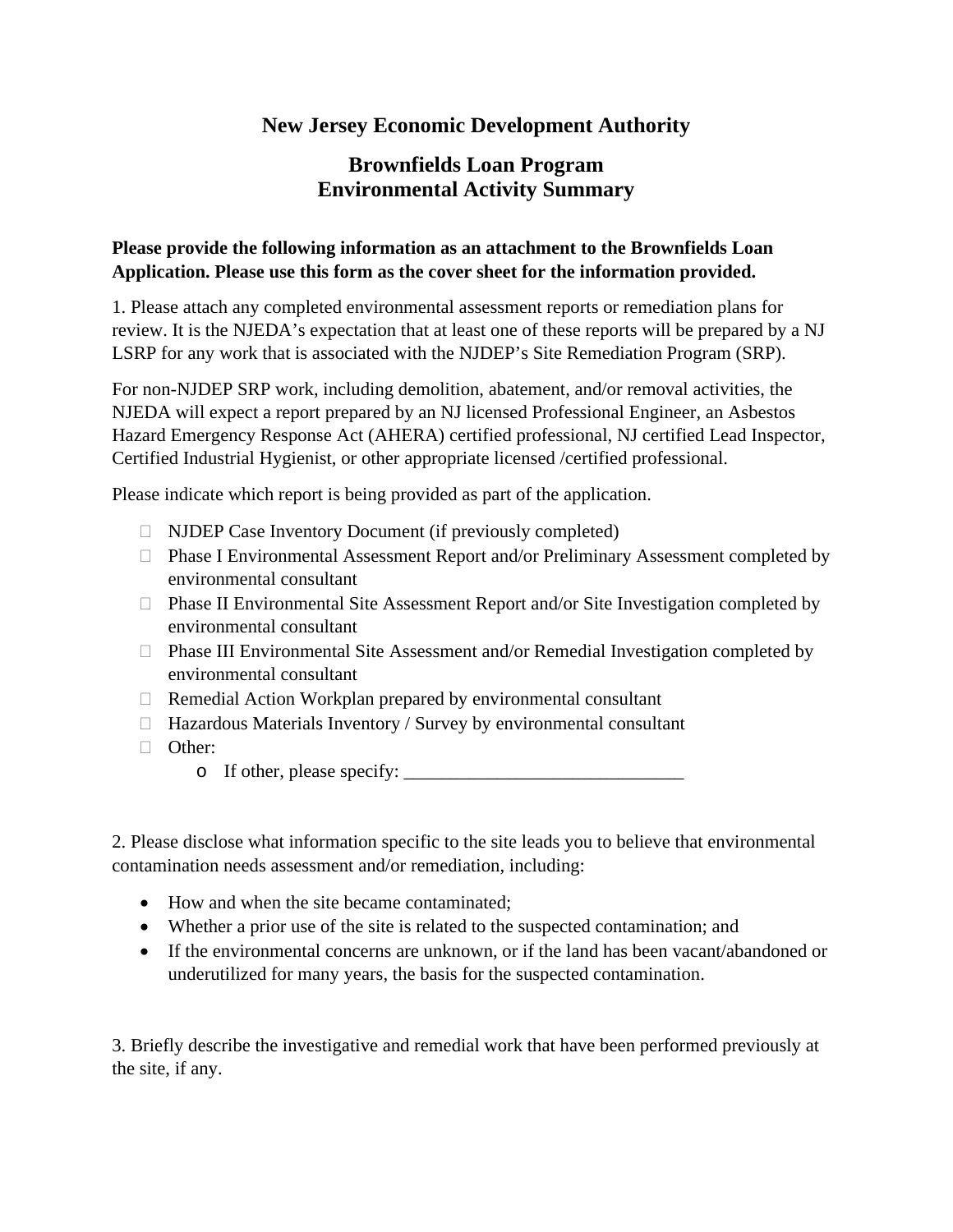Identify the environmental concerns related to the property and any known or suspected releases of hazardous substances, pollutants or contaminants, including the chemicals of concern and the extent of contamination, if known.

You may wish to use or refer to the environmental reports submitted in response to Item #1, if the information requested here is included within that report. If that is the case, please clearly indicate where the Authority can find the information within the report.

4. The application section "Site and Project Information" requires a narrative summary description of the remediation and proposed redevelopment project. **Please be prepared to provide this narrative, which should include, but is not limited, to**:

- A description of the contamination that currently exists on the site;
- The proposed investigation, assessment and remedial activities to address the contamination;
- Current use of the site;
- Site acquisition (if applicable);
- Current interest for redevelopment;
- The proposed redevelopment that will take place on the site following its remediation;
- Construction or redevelopment plans; and,
- Proposed future use(s) by the applicant.

## **If the applicant has a proposal or supplemental information that provides this detail, you are encouraged to upload this as an attachment at the end of the application and cite within the Application where this information can be found within the attachment.**

5. Provide a map or figure that presents the site in a bird's eye view and depicts all areas of concern, sample locations (existing and proposed) and remedial actions.

6. Provide detailed and itemized third-party cost estimates that includes all eligible costs associated with this Brownfield Loan. Any remedial cost estimates for site remediation work that is associated with the NJDEP's SRP program must be signed by a NJ LSRP and any remedial cost estimates for non-NJDEP SRP remedial work, including demolition, asbestos, Lead Based Paint, etc. must be certified by an NJ licensed Professional Engineer, an Asbestos Hazard Emergency Response Act (AHERA) certified professional, NJ certified Lead Inspector, Certified Industrial Hygienist, or other appropriate licensed /certified professional. Include the name, title and company, and certification or license type and certification/license number of the individual who prepared the cost estimate. Provide a detailed and itemized cost estimate that includes all eligible costs associated with this Brownfield Loan. All proposed tasks must be included in the cost estimate. In addition, the NJEDA expects all cost estimates to include a contingency of no less than 15% of the total cost estimate for the established remedial activities.